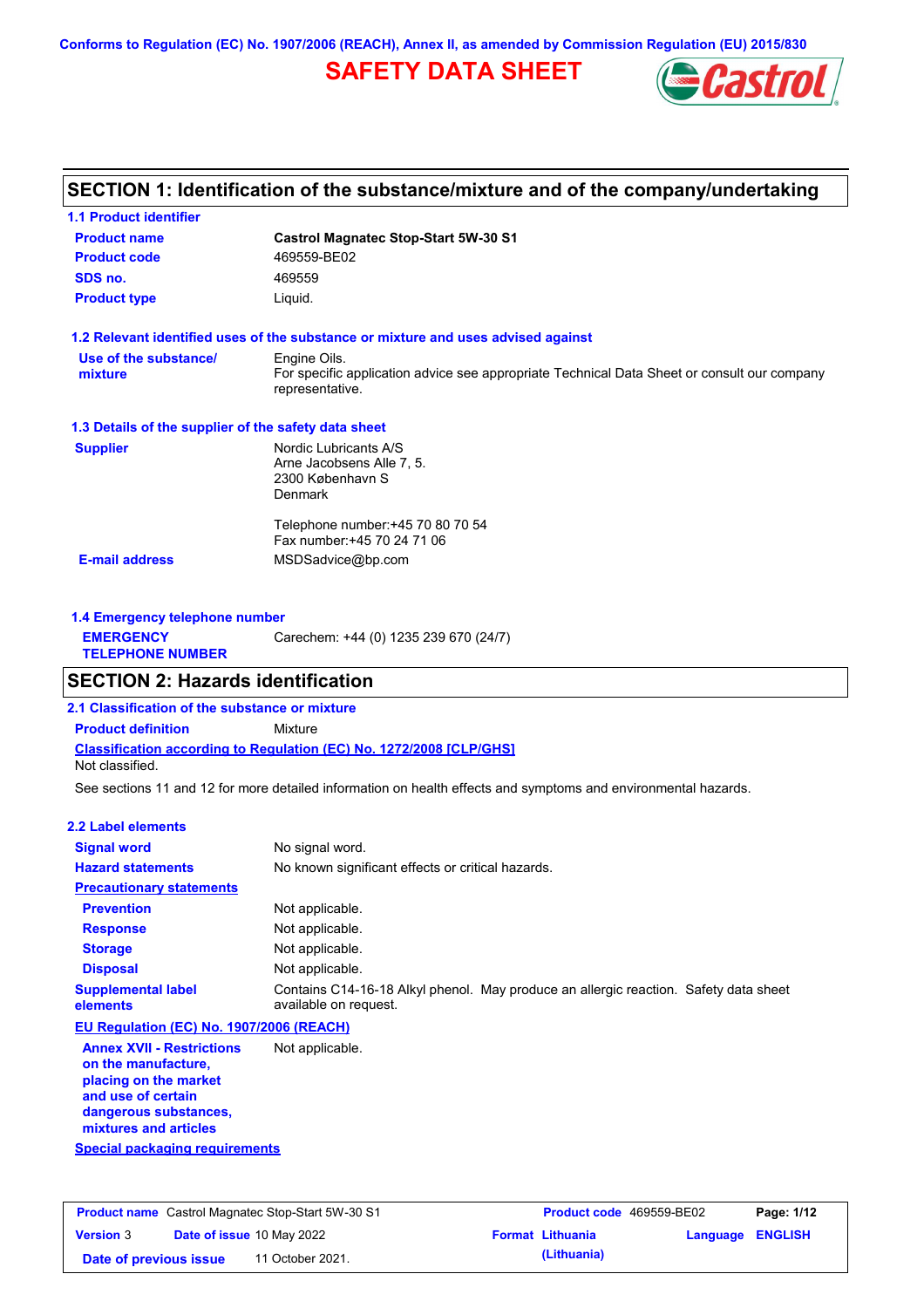# **SECTION 2: Hazards identification**

| <b>Containers to be fitted</b><br>with child-resistant<br>fastenings                                                     | Not applicable.                                                                                                                                                                                                          |
|--------------------------------------------------------------------------------------------------------------------------|--------------------------------------------------------------------------------------------------------------------------------------------------------------------------------------------------------------------------|
| <b>Tactile warning of danger</b>                                                                                         | Not applicable.                                                                                                                                                                                                          |
| 2.3 Other hazards                                                                                                        |                                                                                                                                                                                                                          |
| <b>Results of PBT and vPvB</b><br>assessment                                                                             | Product does not meet the criteria for PBT or vPvB according to Regulation (EC) No. 1907/2006,<br>Annex XIII.                                                                                                            |
| <b>Product meets the criteria</b><br>for PBT or vPvB according<br>to Regulation (EC) No.<br><b>1907/2006, Annex XIII</b> | This mixture does not contain any substances that are assessed to be a PBT or a vPvB.                                                                                                                                    |
| Other hazards which do<br>not result in classification                                                                   | Defatting to the skin.<br>USED ENGINE OILS<br>Used engine oil may contain hazardous components which have the potential to cause skin<br>cancer.<br>See Toxicological Information, section 11 of this Safety Data Sheet. |

### **SECTION 3: Composition/information on ingredients**

### **3.2 Mixtures**

Mixture **Product definition**

| <b>Product/ingredient</b><br>name                                             | <b>Identifiers</b>                                                                    | $\frac{9}{6}$ | <b>Regulation (EC) No.</b><br>1272/2008 [CLP] | <b>Type</b> |
|-------------------------------------------------------------------------------|---------------------------------------------------------------------------------------|---------------|-----------------------------------------------|-------------|
| Lubricating oils (petroleum), C20-50,<br>hydrotreated neutral oil-based       | REACH #: 01-2119474889-13<br>EC: 276-738-4<br>CAS: 72623-87-1<br>Index: 649-483-00-5  | ≥25 - ≤50     | Not classified.                               | [2]         |
| Lubricating oils (petroleum), C20-50,<br>hydrotreated neutral oil-based       | REACH #: 01-2119474889-13<br>EC: 276-738-4<br>CAS: 72623-87-1<br>Index: 649-483-00-5  | ≥25 - ≤50     | Asp. Tox. 1, H304                             | [1] [2]     |
| Lubricating oils (petroleum), C24-50,<br>solvent-extd., dewaxed, hydrogenated | REACH #: 01-2119489969-06<br>EC: 309-877-7<br>CAS: 101316-72-7<br>Index: 649-530-00-X | -≤3           | Not classified.                               | $[2]$       |
| Distillates (petroleum), solvent-<br>dewaxed heavy paraffinic                 | REACH #: 01-2119471299-27<br>EC: 265-169-7<br>CAS: 64742-65-0<br>Index: 649-474-00-6  | ו≥ ≤          | Not classified.                               | $[2]$       |
| Distillates (petroleum), hydrotreated<br>heavy paraffinic                     | REACH #: 01-2119484627-25<br>EC: 265-157-1<br>CAS: 64742-54-7<br>Index: 649-467-00-8  | -≤3           | Not classified.                               | $[2]$       |
| C14-16-18 Alkyl phenol                                                        | REACH #: 01-2119498288-19                                                             | ≤0.3          | Skin Sens. 1B, H317<br>STOT RE 2. H373        | $[1]$       |

**See Section 16 for the full text of the H statements declared above.**

### **Type**

[1] Substance classified with a health or environmental hazard

[2] Substance with a workplace exposure limit

[3] Substance meets the criteria for PBT according to Regulation (EC) No. 1907/2006, Annex XIII

[4] Substance meets the criteria for vPvB according to Regulation (EC) No. 1907/2006, Annex XIII

[5] Substance of equivalent concern

[6] Additional disclosure due to company policy

Occupational exposure limits, if available, are listed in Section 8.

| <b>Product name</b> Castrol Magnatec Stop-Start 5W-30 S1 |  | <b>Product code</b> 469559-BE02  |  | Page: 2/12              |                  |  |
|----------------------------------------------------------|--|----------------------------------|--|-------------------------|------------------|--|
| <b>Version 3</b>                                         |  | <b>Date of issue 10 May 2022</b> |  | <b>Format Lithuania</b> | Language ENGLISH |  |
| Date of previous issue                                   |  | 11 October 2021.                 |  | (Lithuania)             |                  |  |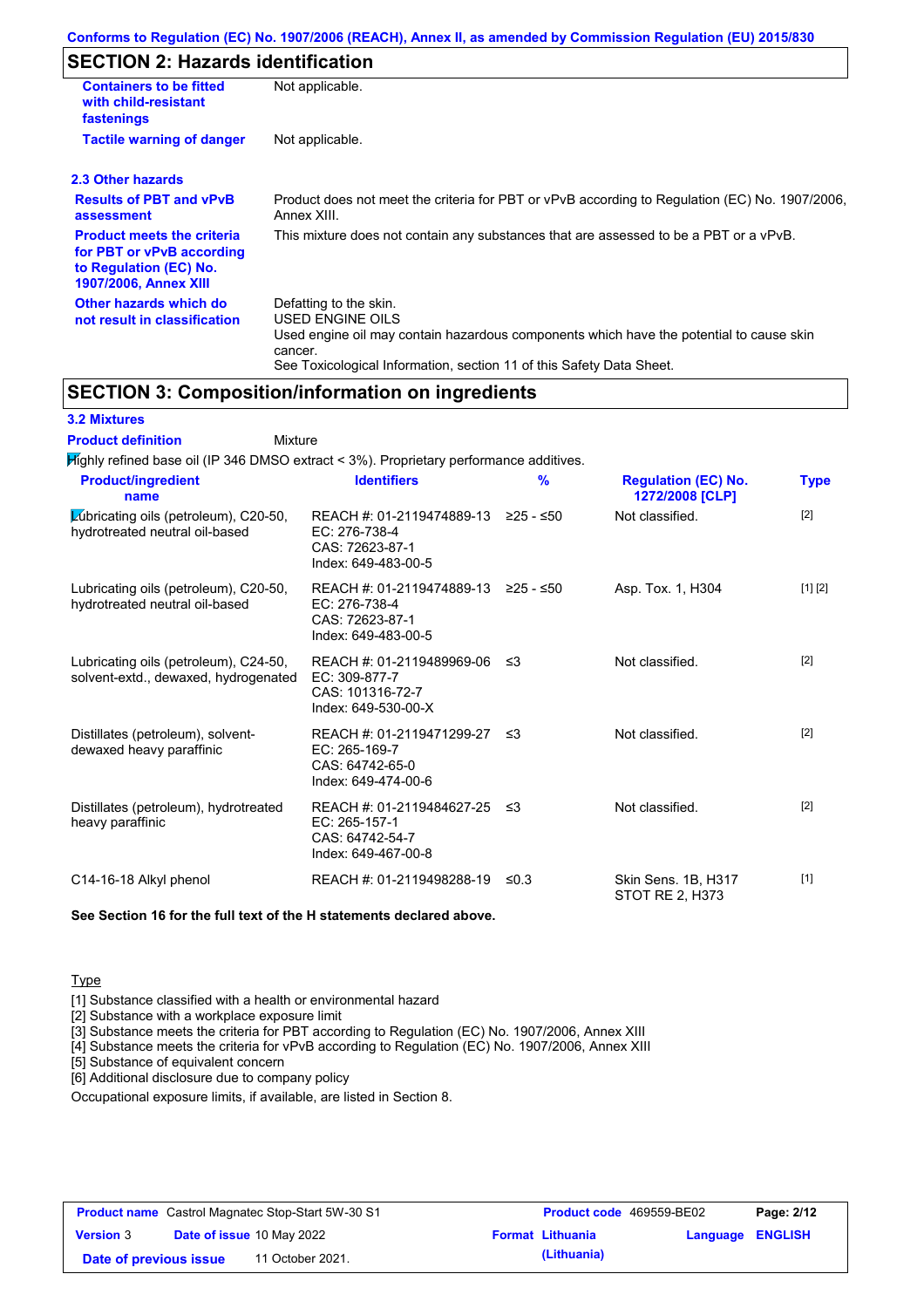## **SECTION 4: First aid measures**

| <b>4.1 Description of first aid measures</b> |                                                                                                                                                                                                                                                                         |
|----------------------------------------------|-------------------------------------------------------------------------------------------------------------------------------------------------------------------------------------------------------------------------------------------------------------------------|
| <b>Eye contact</b>                           | In case of contact, immediately flush eyes with plenty of water for at least 15 minutes. Eyelids<br>should be held away from the eyeball to ensure thorough rinsing. Check for and remove any<br>contact lenses. Get medical attention.                                 |
| <b>Skin contact</b>                          | Wash skin thoroughly with soap and water or use recognised skin cleanser. Remove<br>contaminated clothing and shoes. Wash clothing before reuse. Clean shoes thoroughly before<br>reuse. Get medical attention if irritation develops.                                  |
| <b>Inhalation</b>                            | $\mathbf{\mathscr{F}}$ inhaled, remove to fresh air. In case of inhalation of decomposition products in a fire,<br>symptoms may be delayed. The exposed person may need to be kept under medical<br>surveillance for 48 hours. Get medical attention if symptoms occur. |
| <b>Ingestion</b>                             | Do not induce vomiting unless directed to do so by medical personnel. Get medical attention if<br>symptoms occur.                                                                                                                                                       |
| <b>Protection of first-aiders</b>            | No action shall be taken involving any personal risk or without suitable training.                                                                                                                                                                                      |

### **4.2 Most important symptoms and effects, both acute and delayed**

See Section 11 for more detailed information on health effects and symptoms.

| <b>Potential acute health effects</b> |                                                                                                                            |
|---------------------------------------|----------------------------------------------------------------------------------------------------------------------------|
| <b>Inhalation</b>                     | <b>Exposure to decomposition products may cause a health hazard. Serious effects may be</b><br>delayed following exposure. |
| <b>Ingestion</b>                      | No known significant effects or critical hazards.                                                                          |
| <b>Skin contact</b>                   | Defatting to the skin. May cause skin dryness and irritation.                                                              |
| Eye contact                           | No known significant effects or critical hazards.                                                                          |
|                                       | Delayed and immediate effects as well as chronic effects from short and long-term exposure                                 |
| <b>Inhalation</b>                     | Overexposure to the inhalation of airborne droplets or aerosols may cause irritation of the<br>respiratory tract.          |
| <b>Ingestion</b>                      | Ingestion of large quantities may cause nausea and diarrhoea.                                                              |
| <b>Skin contact</b>                   | Prolonged or repeated contact can defat the skin and lead to irritation and/or dermatitis.                                 |
| Eye contact                           | Potential risk of transient stinging or redness if accidental eye contact occurs.                                          |

#### **4.3 Indication of any immediate medical attention and special treatment needed**

Notes to physician **Treatment should in general be symptomatic and directed to relieving any effects.** In case of inhalation of decomposition products in a fire, symptoms may be delayed. The exposed person may need to be kept under medical surveillance for 48 hours.

# **SECTION 5: Firefighting measures**

| 5.1 Extinguishing media                                   |                                                                                                                                                                                                                                                                                                                                                                   |
|-----------------------------------------------------------|-------------------------------------------------------------------------------------------------------------------------------------------------------------------------------------------------------------------------------------------------------------------------------------------------------------------------------------------------------------------|
| <b>Suitable extinguishing</b><br>media                    | In case of fire, use foam, dry chemical or carbon dioxide extinguisher or spray.                                                                                                                                                                                                                                                                                  |
| <b>Unsuitable extinguishing</b><br>media                  | Do not use water jet. The use of a water jet may cause the fire to spread by splashing the<br>burning product.                                                                                                                                                                                                                                                    |
| 5.2 Special hazards arising from the substance or mixture |                                                                                                                                                                                                                                                                                                                                                                   |
| <b>Hazards from the</b><br>substance or mixture           | In a fire or if heated, a pressure increase will occur and the container may burst.                                                                                                                                                                                                                                                                               |
| <b>Hazardous combustion</b><br>products                   | Combustion products may include the following:<br>carbon oxides (CO, CO <sub>2</sub> ) (carbon monoxide, carbon dioxide)<br>metal oxide/oxides<br>nitrogen oxides ( $NO$ , $NO2$ etc.)                                                                                                                                                                            |
| 5.3 Advice for firefighters                               |                                                                                                                                                                                                                                                                                                                                                                   |
| <b>Special precautions for</b><br>fire-fighters           | No action shall be taken involving any personal risk or without suitable training. Promptly<br>isolate the scene by removing all persons from the vicinity of the incident if there is a fire.                                                                                                                                                                    |
| <b>Special protective</b><br>equipment for fire-fighters  | Fire-fighters should wear appropriate protective equipment and self-contained breathing<br>apparatus (SCBA) with a full face-piece operated in positive pressure mode. Clothing for fire-<br>fighters (including helmets, protective boots and gloves) conforming to European standard EN<br>469 will provide a basic level of protection for chemical incidents. |

| <b>Product name</b> Castrol Magnatec Stop-Start 5W-30 S1 |  | <b>Product code</b> 469559-BE02  |  | Page: 3/12              |                         |  |
|----------------------------------------------------------|--|----------------------------------|--|-------------------------|-------------------------|--|
| <b>Version 3</b>                                         |  | <b>Date of issue 10 May 2022</b> |  | <b>Format Lithuania</b> | <b>Language ENGLISH</b> |  |
| Date of previous issue                                   |  | 11 October 2021.                 |  | (Lithuania)             |                         |  |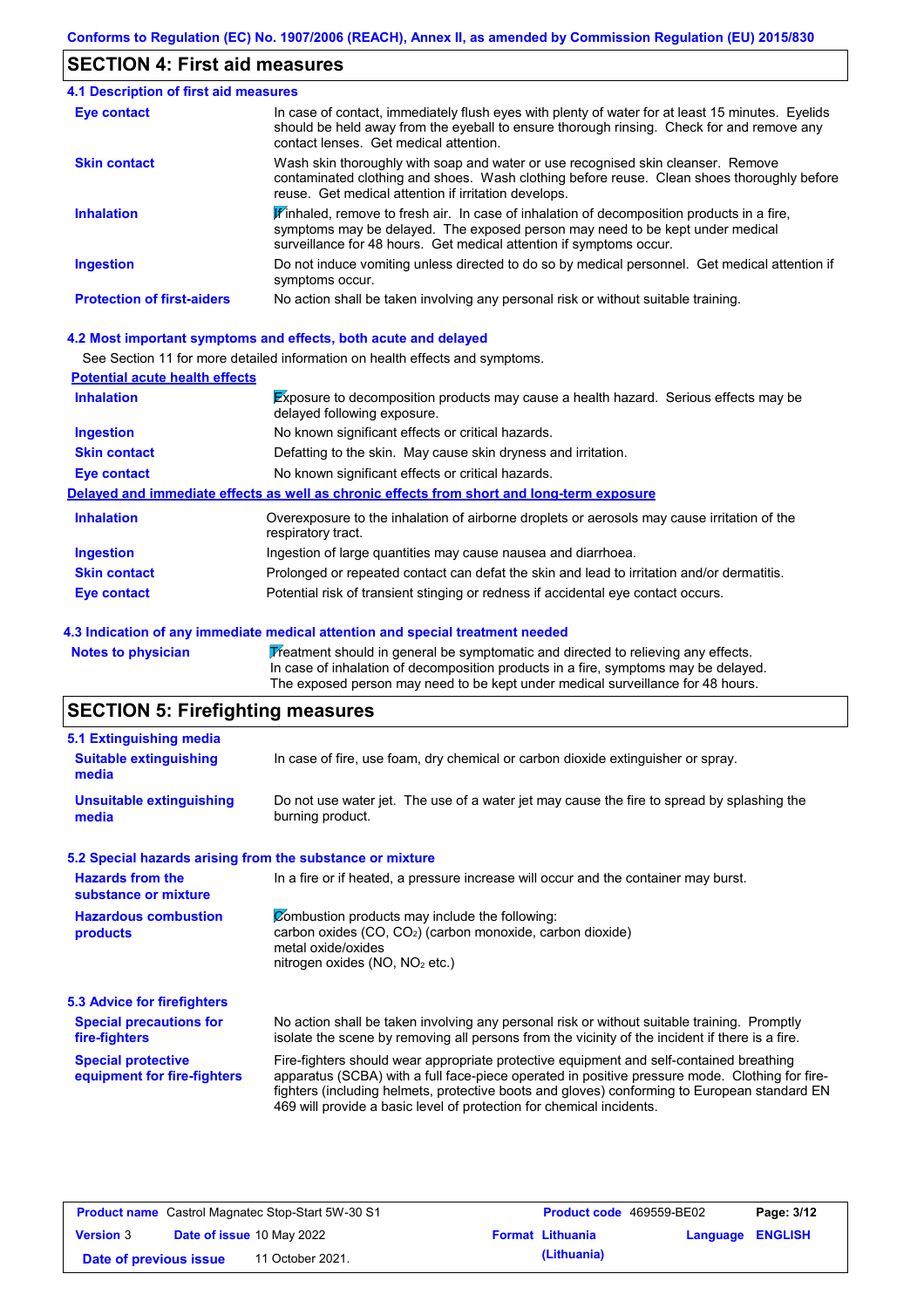# **SECTION 6: Accidental release measures**

|                                                          | 6.1 Personal precautions, protective equipment and emergency procedures                                                                                                                                                                                                                                                                                                                        |
|----------------------------------------------------------|------------------------------------------------------------------------------------------------------------------------------------------------------------------------------------------------------------------------------------------------------------------------------------------------------------------------------------------------------------------------------------------------|
| For non-emergency<br>personnel                           | No action shall be taken involving any personal risk or without suitable training. Evacuate<br>surrounding areas. Keep unnecessary and unprotected personnel from entering. Do not touch<br>or walk through spilt material. Floors may be slippery; use care to avoid falling. Put on<br>appropriate personal protective equipment.                                                            |
| For emergency responders                                 | If specialised clothing is required to deal with the spillage, take note of any information in<br>Section 8 on suitable and unsuitable materials. See also the information in "For non-<br>emergency personnel".                                                                                                                                                                               |
| <b>6.2 Environmental</b><br>precautions                  | Avoid dispersal of spilt material and runoff and contact with soil, waterways, drains and sewers.<br>Inform the relevant authorities if the product has caused environmental pollution (sewers,<br>waterways, soil or air).                                                                                                                                                                    |
| 6.3 Methods and material for containment and cleaning up |                                                                                                                                                                                                                                                                                                                                                                                                |
| <b>Small spill</b>                                       | Stop leak if without risk. Move containers from spill area. Absorb with an inert material and<br>place in an appropriate waste disposal container. Dispose of via a licensed waste disposal<br>contractor.                                                                                                                                                                                     |
| Large spill                                              | Stop leak if without risk. Move containers from spill area. Prevent entry into sewers, water<br>courses, basements or confined areas. Contain and collect spillage with non-combustible,<br>absorbent material e.g. sand, earth, vermiculite or diatomaceous earth and place in container<br>for disposal according to local regulations. Dispose of via a licensed waste disposal contractor. |
| 6.4 Reference to other<br><b>sections</b>                | See Section 1 for emergency contact information.<br>See Section 5 for firefighting measures.<br>See Section 8 for information on appropriate personal protective equipment.<br>See Section 12 for environmental precautions.<br>See Section 13 for additional waste treatment information.                                                                                                     |

# **SECTION 7: Handling and storage**

| 7.1 Precautions for safe handling                                                    |                                                                                                                                                                                                                                                                                                                                                                                                                                                                                          |
|--------------------------------------------------------------------------------------|------------------------------------------------------------------------------------------------------------------------------------------------------------------------------------------------------------------------------------------------------------------------------------------------------------------------------------------------------------------------------------------------------------------------------------------------------------------------------------------|
| <b>Protective measures</b>                                                           | Put on appropriate personal protective equipment.                                                                                                                                                                                                                                                                                                                                                                                                                                        |
| <b>Advice on general</b><br>occupational hygiene                                     | Eating, drinking and smoking should be prohibited in areas where this material is handled,<br>stored and processed. Wash thoroughly after handling. Remove contaminated clothing and<br>protective equipment before entering eating areas. See also Section 8 for additional<br>information on hygiene measures.                                                                                                                                                                         |
| <b>7.2 Conditions for safe</b><br>storage, including any<br><i>incompatibilities</i> | Store in accordance with local regulations. Store in a dry, cool and well-ventilated area, away<br>from incompatible materials (see Section 10). Keep away from heat and direct sunlight. Keep<br>container tightly closed and sealed until ready for use. Containers that have been opened must<br>be carefully resealed and kept upright to prevent leakage. Store and use only in equipment/<br>containers designed for use with this product. Do not store in unlabelled containers. |
| <b>Not suitable</b>                                                                  | Prolonged exposure to elevated temperature.                                                                                                                                                                                                                                                                                                                                                                                                                                              |
| 7.3 Specific end use(s)                                                              |                                                                                                                                                                                                                                                                                                                                                                                                                                                                                          |
| <b>Recommendations</b>                                                               | See section 1.2 and Exposure scenarios in annex, if applicable.                                                                                                                                                                                                                                                                                                                                                                                                                          |
|                                                                                      | <b>SECTION 8: Exposure controls/personal protection</b>                                                                                                                                                                                                                                                                                                                                                                                                                                  |
| <b>8.1 Control parameters</b>                                                        |                                                                                                                                                                                                                                                                                                                                                                                                                                                                                          |

| <b>Occupational exposure limits</b>                                           |                                                                                                                                                  |  |  |  |  |
|-------------------------------------------------------------------------------|--------------------------------------------------------------------------------------------------------------------------------------------------|--|--|--|--|
| <b>Product/ingredient name</b>                                                | <b>Exposure limit values</b>                                                                                                                     |  |  |  |  |
| Lubricating oils (petroleum), C20-50, hydrotreated<br>neutral oil-based       | Lithuanian Hygiene Standard HN 23 (Lithuania).                                                                                                   |  |  |  |  |
|                                                                               | TWA: 1 mg/m <sup>3</sup> 8 hours. Issued/Revised: 12/2001 Form: Mist<br>STEL: 3 mg/m <sup>3</sup> 15 minutes. Issued/Revised: 12/2001 Form: Mist |  |  |  |  |
| Lubricating oils (petroleum), C20-50, hydrotreated<br>neutral oil-based       | Lithuanian Hygiene Standard HN 23 (Lithuania).                                                                                                   |  |  |  |  |
|                                                                               | TWA: 1 mg/m <sup>3</sup> 8 hours. Issued/Revised: 12/2001 Form: Mist<br>STEL: 3 mg/m <sup>3</sup> 15 minutes. Issued/Revised: 12/2001 Form: Mist |  |  |  |  |
| Lubricating oils (petroleum), C24-50, solvent-extd.,<br>dewaxed, hydrogenated | Lithuanian Hygiene Standard HN 23 (Lithuania).                                                                                                   |  |  |  |  |
|                                                                               | TWA: 1 mg/m <sup>3</sup> 8 hours. Issued/Revised: 12/2001 Form: Mist<br>STEL: 3 mg/m <sup>3</sup> 15 minutes. Issued/Revised: 12/2001 Form: Mist |  |  |  |  |
| <b>Product name</b> Castrol Magnatec Stop-Start 5W-30 S1                      | <b>Product code</b> 469559-BE02<br>Page: 4/12                                                                                                    |  |  |  |  |
| <b>Version 3</b><br><b>Date of issue 10 May 2022</b>                          | <b>Format Lithuania</b><br><b>ENGLISH</b><br>Language                                                                                            |  |  |  |  |
| 11 October 2021.<br>Date of previous issue                                    | (Lithuania)                                                                                                                                      |  |  |  |  |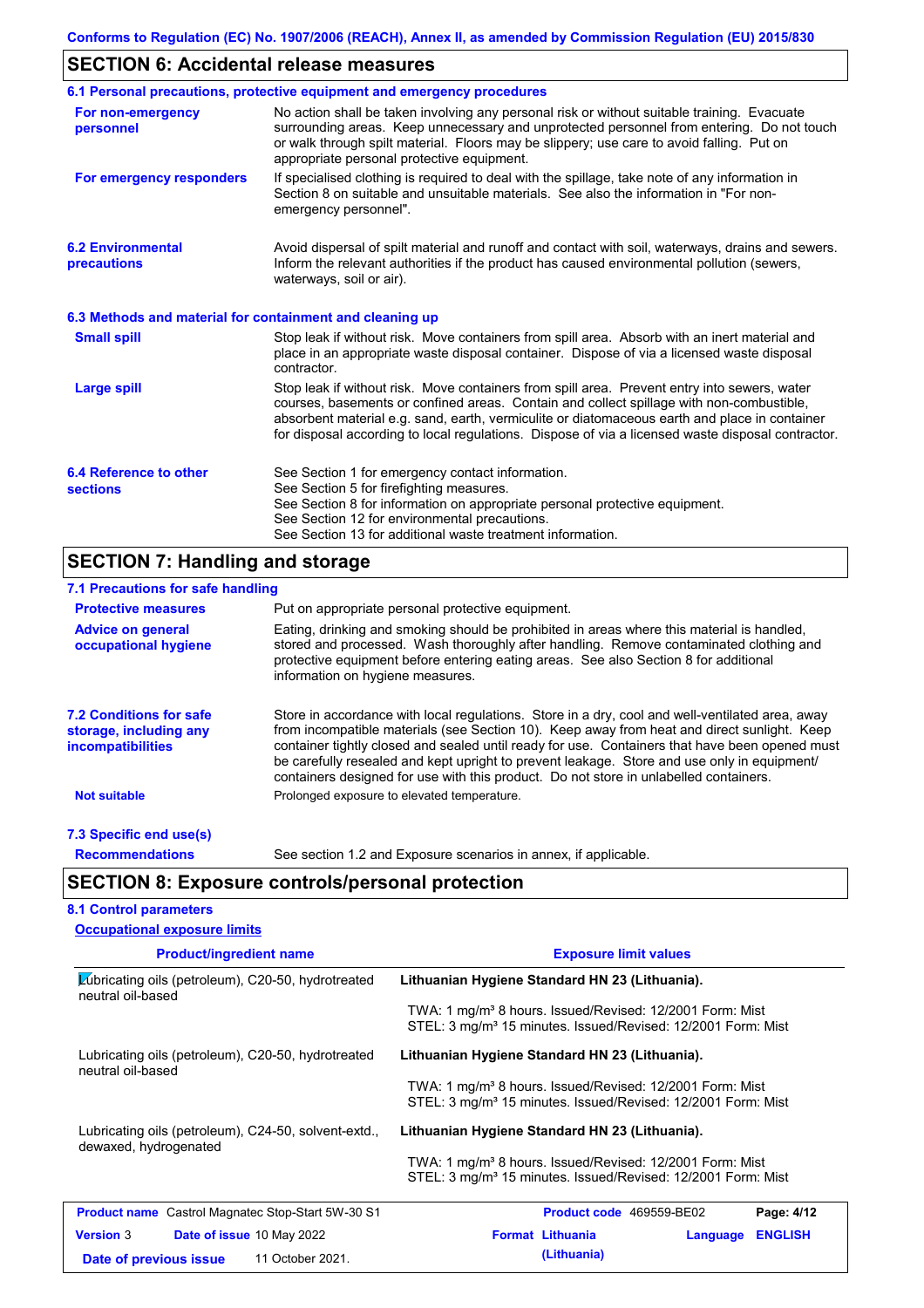┑

### **SECTION 8: Exposure controls/personal protection**

| Distillates (petroleum), solvent-dewaxed heavy<br>paraffinic |                                                           | Lithuanian Hygiene Standard HN 23 (Lithuania).                                                                                                                                                                                                                                                                                                                                                                                                                                                                                                                                                                                                                                                                                                                                                                                                                                                                                                                                                                             |
|--------------------------------------------------------------|-----------------------------------------------------------|----------------------------------------------------------------------------------------------------------------------------------------------------------------------------------------------------------------------------------------------------------------------------------------------------------------------------------------------------------------------------------------------------------------------------------------------------------------------------------------------------------------------------------------------------------------------------------------------------------------------------------------------------------------------------------------------------------------------------------------------------------------------------------------------------------------------------------------------------------------------------------------------------------------------------------------------------------------------------------------------------------------------------|
|                                                              |                                                           | TWA: 1 mg/m <sup>3</sup> 8 hours. Issued/Revised: 12/2001 Form: Mist<br>STEL: 3 mg/m <sup>3</sup> 15 minutes. Issued/Revised: 12/2001 Form: Mist                                                                                                                                                                                                                                                                                                                                                                                                                                                                                                                                                                                                                                                                                                                                                                                                                                                                           |
|                                                              |                                                           | Distillates (petroleum), hydrotreated heavy paraffinic Lithuanian Hygiene Standard HN 23 (Lithuania).<br>TWA: 1 mg/m <sup>3</sup> 8 hours. Issued/Revised: 12/2001 Form: Mist<br>STEL: 3 mg/m <sup>3</sup> 15 minutes. Issued/Revised: 12/2001 Form: Mist                                                                                                                                                                                                                                                                                                                                                                                                                                                                                                                                                                                                                                                                                                                                                                  |
| guidance only.                                               |                                                           | Whilst specific OELs for certain components may be shown in this section, other components may be present in any mist,<br>vapour or dust produced. Therefore, the specific OELs may not be applicable to the product as a whole and are provided for                                                                                                                                                                                                                                                                                                                                                                                                                                                                                                                                                                                                                                                                                                                                                                       |
| <b>Recommended monitoring</b><br>procedures                  |                                                           | If this product contains ingredients with exposure limits, personal, workplace atmosphere or<br>biological monitoring may be required to determine the effectiveness of the ventilation or other<br>control measures and/or the necessity to use respiratory protective equipment. Reference<br>should be made to monitoring standards, such as the following: European Standard EN 689<br>(Workplace atmospheres - Guidance for the assessment of exposure by inhalation to chemical<br>agents for comparison with limit values and measurement strategy) European Standard EN<br>14042 (Workplace atmospheres - Guide for the application and use of procedures for the<br>assessment of exposure to chemical and biological agents) European Standard EN 482<br>(Workplace atmospheres - General requirements for the performance of procedures for the<br>measurement of chemical agents) Reference to national guidance documents for methods for<br>the determination of hazardous substances will also be required. |
| <b>Derived No Effect Level</b>                               |                                                           |                                                                                                                                                                                                                                                                                                                                                                                                                                                                                                                                                                                                                                                                                                                                                                                                                                                                                                                                                                                                                            |
| No DNELs/DMELs available.                                    |                                                           |                                                                                                                                                                                                                                                                                                                                                                                                                                                                                                                                                                                                                                                                                                                                                                                                                                                                                                                                                                                                                            |
| <b>Predicted No Effect Concentration</b>                     |                                                           |                                                                                                                                                                                                                                                                                                                                                                                                                                                                                                                                                                                                                                                                                                                                                                                                                                                                                                                                                                                                                            |
| No PNECs available                                           |                                                           |                                                                                                                                                                                                                                                                                                                                                                                                                                                                                                                                                                                                                                                                                                                                                                                                                                                                                                                                                                                                                            |
| <b>8.2 Exposure controls</b>                                 |                                                           |                                                                                                                                                                                                                                                                                                                                                                                                                                                                                                                                                                                                                                                                                                                                                                                                                                                                                                                                                                                                                            |
| <b>Appropriate engineering</b><br><b>controls</b>            |                                                           | Provide exhaust ventilation or other engineering controls to keep the relevant airborne<br>concentrations below their respective occupational exposure limits.<br>All activities involving chemicals should be assessed for their risks to health, to ensure<br>exposures are adequately controlled. Personal protective equipment should only be considered<br>after other forms of control measures (e.g. engineering controls) have been suitably evaluated.<br>Personal protective equipment should conform to appropriate standards, be suitable for use, be<br>kept in good condition and properly maintained.<br>Your supplier of personal protective equipment should be consulted for advice on selection and<br>appropriate standards. For further information contact your national organisation for standards.<br>The final choice of protective equipment will depend upon a risk assessment. It is important to<br>ensure that all items of personal protective equipment are compatible.                    |
| <b>Individual protection measures</b>                        |                                                           |                                                                                                                                                                                                                                                                                                                                                                                                                                                                                                                                                                                                                                                                                                                                                                                                                                                                                                                                                                                                                            |
| <b>Hygiene measures</b>                                      |                                                           | Wash hands, forearms and face thoroughly after handling chemical products, before eating,<br>smoking and using the lavatory and at the end of the working period. Ensure that eyewash<br>stations and safety showers are close to the workstation location.                                                                                                                                                                                                                                                                                                                                                                                                                                                                                                                                                                                                                                                                                                                                                                |
| <b>Respiratory protection</b>                                | of the working conditions.                                | In case of insufficient ventilation, wear suitable respiratory equipment.<br>The correct choice of respiratory protection depends upon the chemicals being handled, the<br>conditions of work and use, and the condition of the respiratory equipment. Safety procedures<br>should be developed for each intended application. Respiratory protection equipment should<br>therefore be chosen in consultation with the supplier/manufacturer and with a full assessment                                                                                                                                                                                                                                                                                                                                                                                                                                                                                                                                                    |
| <b>Eye/face protection</b>                                   | Safety glasses with side shields.                         |                                                                                                                                                                                                                                                                                                                                                                                                                                                                                                                                                                                                                                                                                                                                                                                                                                                                                                                                                                                                                            |
| <b>Skin protection</b><br><b>Hand protection</b>             | <b>General Information:</b>                               |                                                                                                                                                                                                                                                                                                                                                                                                                                                                                                                                                                                                                                                                                                                                                                                                                                                                                                                                                                                                                            |
|                                                              |                                                           | Because specific work environments and material handling practices vary, safety procedures<br>should be developed for each intended application. The correct choice of protective gloves<br>depends upon the chemicals being handled, and the conditions of work and use. Most gloves<br>provide protection for only a limited time before they must be discarded and replaced (even the<br>best chemically resistant gloves will break down after repeated chemical exposures).                                                                                                                                                                                                                                                                                                                                                                                                                                                                                                                                           |
|                                                              |                                                           | Gloves should be chosen in consultation with the supplier / manufacturer and taking account of<br>a full assessment of the working conditions.                                                                                                                                                                                                                                                                                                                                                                                                                                                                                                                                                                                                                                                                                                                                                                                                                                                                             |
|                                                              | Recommended: Nitrile gloves.<br><b>Breakthrough time:</b> |                                                                                                                                                                                                                                                                                                                                                                                                                                                                                                                                                                                                                                                                                                                                                                                                                                                                                                                                                                                                                            |
|                                                              |                                                           | Breakthrough time data are generated by glove manufacturers under laboratory test conditions<br>and represent how long a glove can be expected to provide effective permeation resistance. It                                                                                                                                                                                                                                                                                                                                                                                                                                                                                                                                                                                                                                                                                                                                                                                                                              |

| <b>Product name</b> Castrol Magnatec Stop-Start 5W-30 S1 |                                  |                  | <b>Product code</b> 469559-BE02 | Page: 5/12       |  |
|----------------------------------------------------------|----------------------------------|------------------|---------------------------------|------------------|--|
| <b>Version 3</b>                                         | <b>Date of issue 10 May 2022</b> |                  | <b>Format Lithuania</b>         | Language ENGLISH |  |
| Date of previous issue                                   |                                  | 11 October 2021. | (Lithuania)                     |                  |  |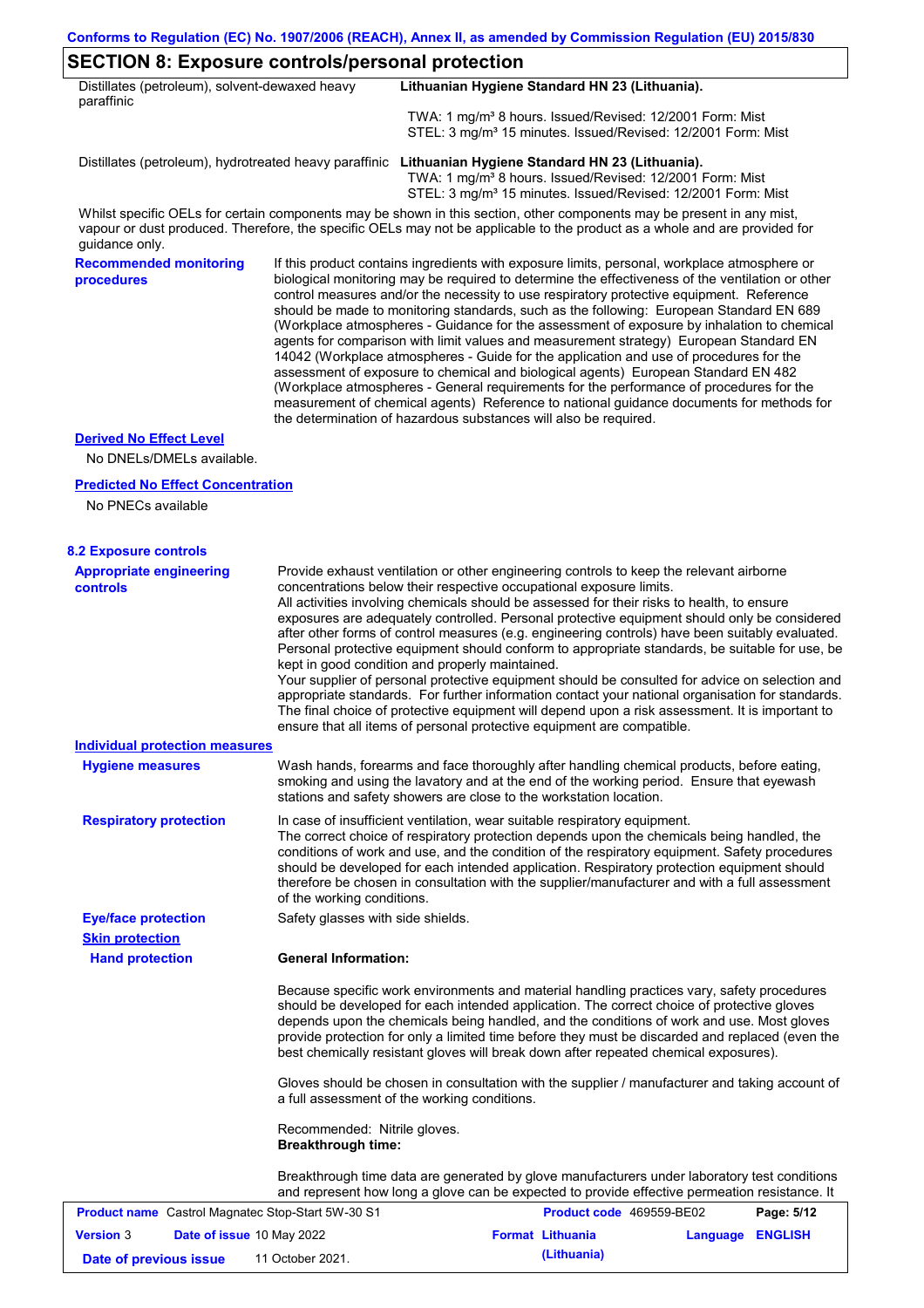### **SECTION 8: Exposure controls/personal protection**

is important when following breakthrough time recommendations that actual workplace conditions are taken into account. Always consult with your glove supplier for up-to-date technical information on breakthrough times for the recommended glove type. Our recommendations on the selection of gloves are as follows:

Continuous contact:

Gloves with a minimum breakthrough time of 240 minutes, or >480 minutes if suitable gloves can be obtained.

If suitable gloves are not available to offer that level of protection, gloves with shorter breakthrough times may be acceptable as long as appropriate glove maintenance and replacement regimes are determined and adhered to.

Short-term / splash protection:

Recommended breakthrough times as above. It is recognised that for short-term, transient exposures, gloves with shorter breakthrough times may commonly be used. Therefore, appropriate maintenance and replacement regimes must be determined and rigorously followed.

#### **Glove Thickness:**

For general applications, we recommend gloves with a thickness typically greater than 0.35 mm.

|                                           | It should be emphasised that glove thickness is not necessarily a good predictor of glove<br>resistance to a specific chemical, as the permeation efficiency of the glove will be dependent<br>on the exact composition of the glove material. Therefore, glove selection should also be based<br>on consideration of the task requirements and knowledge of breakthrough times.<br>Glove thickness may also vary depending on the glove manufacturer, the glove type and the<br>glove model. Therefore, the manufacturers' technical data should always be taken into account<br>to ensure selection of the most appropriate glove for the task.                                     |
|-------------------------------------------|---------------------------------------------------------------------------------------------------------------------------------------------------------------------------------------------------------------------------------------------------------------------------------------------------------------------------------------------------------------------------------------------------------------------------------------------------------------------------------------------------------------------------------------------------------------------------------------------------------------------------------------------------------------------------------------|
|                                           | Note: Depending on the activity being conducted, gloves of varying thickness may be required<br>for specific tasks. For example:                                                                                                                                                                                                                                                                                                                                                                                                                                                                                                                                                      |
|                                           | • Thinner gloves (down to 0.1 mm or less) may be required where a high degree of manual<br>dexterity is needed. However, these gloves are only likely to give short duration protection and<br>would normally be just for single use applications, then disposed of.                                                                                                                                                                                                                                                                                                                                                                                                                  |
|                                           | • Thicker gloves (up to 3 mm or more) may be required where there is a mechanical (as well<br>as a chemical) risk i.e. where there is abrasion or puncture potential.                                                                                                                                                                                                                                                                                                                                                                                                                                                                                                                 |
| <b>Skin and body</b>                      | Use of protective clothing is good industrial practice.<br>Personal protective equipment for the body should be selected based on the task being<br>performed and the risks involved and should be approved by a specialist before handling this<br>product.<br>Cotton or polyester/cotton overalls will only provide protection against light superficial<br>contamination that will not soak through to the skin. Overalls should be laundered on a regular<br>basis. When the risk of skin exposure is high (e.g. when cleaning up spillages or if there is a<br>risk of splashing) then chemical resistant aprons and/or impervious chemical suits and boots<br>will be required. |
| <b>Refer to standards:</b>                | Respiratory protection: EN 529<br>Gloves: EN 420, EN 374<br>Eye protection: EN 166<br>Filtering half-mask: EN 149<br>Filtering half-mask with valve: EN 405<br>Half-mask: EN 140 plus filter<br>Full-face mask: EN 136 plus filter<br>Particulate filters: EN 143<br>Gas/combined filters: EN 14387                                                                                                                                                                                                                                                                                                                                                                                   |
| <b>Environmental exposure</b><br>controls | Emissions from ventilation or work process equipment should be checked to ensure they<br>comply with the requirements of environmental protection legislation. In some cases, fume<br>scrubbers, filters or engineering modifications to the process equipment will be necessary to<br>reduce emissions to acceptable levels.                                                                                                                                                                                                                                                                                                                                                         |

| <b>Product name</b> Castrol Magnatec Stop-Start 5W-30 S1 |  | <b>Product code</b> 469559-BE02  |  | Page: 6/12              |                         |  |
|----------------------------------------------------------|--|----------------------------------|--|-------------------------|-------------------------|--|
| <b>Version 3</b>                                         |  | <b>Date of issue 10 May 2022</b> |  | <b>Format Lithuania</b> | <b>Language ENGLISH</b> |  |
| Date of previous issue                                   |  | 11 October 2021.                 |  | (Lithuania)             |                         |  |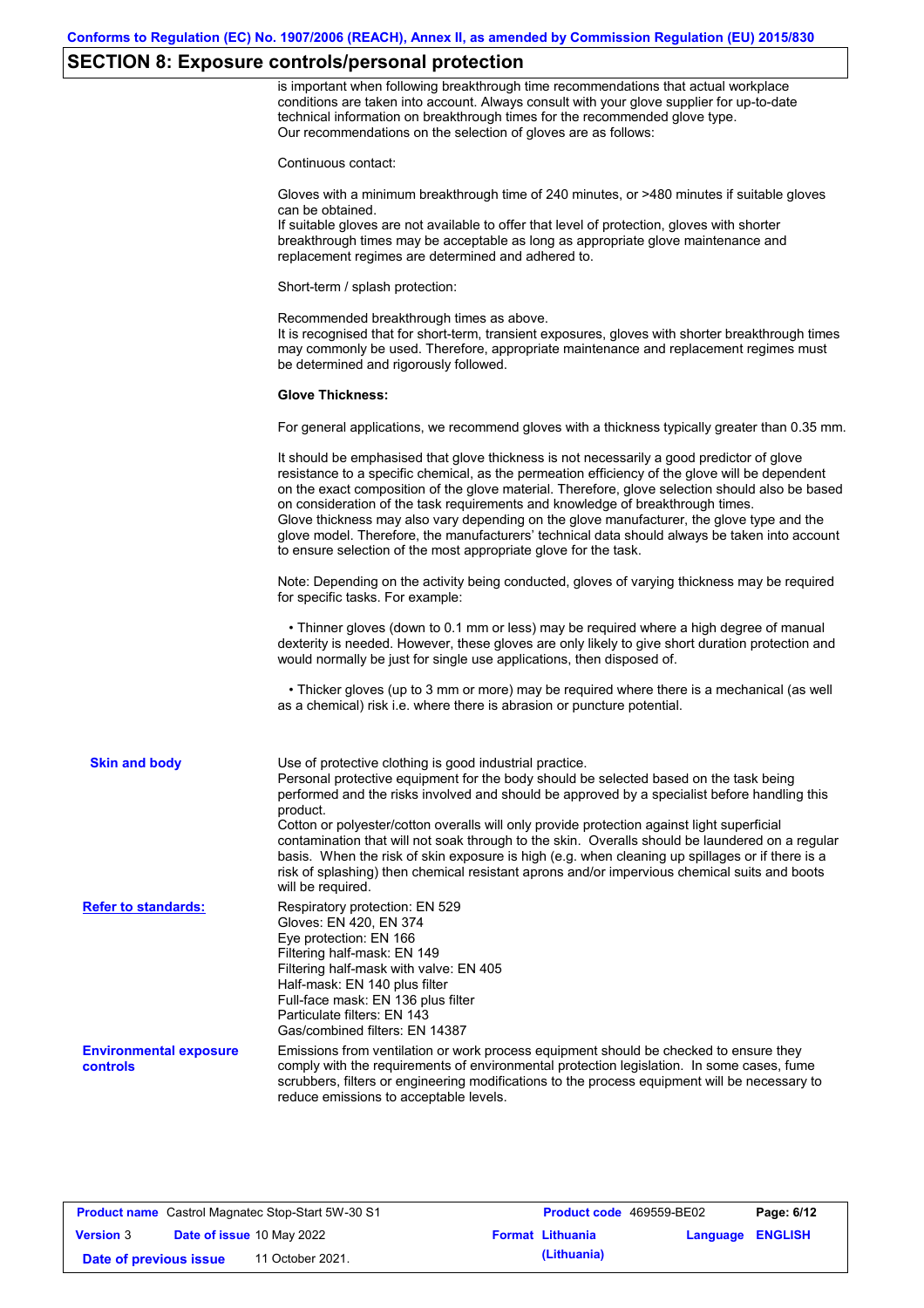### **SECTION 9: Physical and chemical properties**

The conditions of measurement of all properties are at standard temperature and pressure unless otherwise indicated.

### **9.1 Information on basic physical and chemical properties**

| <b>Appearance</b>                               |                                              |
|-------------------------------------------------|----------------------------------------------|
| <b>Physical state</b>                           | Liquid.                                      |
| <b>Colour</b>                                   | Amber. [Light]                               |
| <b>Odour</b>                                    | Not available.                               |
| <b>Odour threshold</b>                          | Not available.                               |
| pH                                              | Mot applicable.                              |
| <b>Melting point/freezing point</b>             | Not available.                               |
| Initial boiling point and boiling<br>range      | Not available.                               |
| <b>Pour point</b>                               | -46 $^{\circ}$ C                             |
| <b>Flash point</b>                              | Closed cup: 209°C (408.2°F) [Pensky-Martens] |
| <b>Evaporation rate</b>                         | Not available.                               |
| <b>Flammability (solid, gas)</b>                | Not available.                               |
| Upper/lower flammability or<br>explosive limits | Not available.                               |

**Vapour pressure**

**9.2 Other information**

No additional information.

Not available.

|                                                   |                                                                                                                                      | Vapour Pressure at 20°C |          |                    | Vapour pressure at 50°C |                |               |
|---------------------------------------------------|--------------------------------------------------------------------------------------------------------------------------------------|-------------------------|----------|--------------------|-------------------------|----------------|---------------|
|                                                   | <b>Ingredient name</b>                                                                                                               | mm Hg kPa               |          | <b>Method</b>      | mm<br>Hg                | kPa            | <b>Method</b> |
|                                                   | <b>L</b> úbricating oils<br>(petroleum), C20-50,<br>hydrotreated neutral oil-<br>based                                               | < 0.08                  | < 0.011  | <b>ASTM D 5191</b> |                         |                |               |
|                                                   | Lubricating oils<br>(petroleum), C20-50,<br>hydrotreated neutral oil-<br>based                                                       | <0.08                   | < 0.011  | <b>ASTM D 5191</b> |                         |                |               |
|                                                   | bis(nonylphenyl)amine                                                                                                                | < 0.01                  | < 0.0013 | EU A.4             | 0                       | $\overline{0}$ | EU A.4        |
|                                                   | Distillates (petroleum),<br>solvent-dewaxed<br>heavy paraffinic                                                                      | < 0.08                  | < 0.011  | <b>ASTM D 5191</b> |                         |                |               |
|                                                   | Distillates (petroleum),<br>hydrotreated heavy<br>paraffinic                                                                         | <0.08                   | < 0.011  | <b>ASTM D 5191</b> |                         |                |               |
| <b>Vapour density</b>                             | Not available.                                                                                                                       |                         |          |                    |                         |                |               |
| <b>Relative density</b>                           | Not available.                                                                                                                       |                         |          |                    |                         |                |               |
| <b>Density</b>                                    | <1000 kg/m <sup>3</sup> (<1 g/cm <sup>3</sup> ) at 15 <sup>°</sup> C                                                                 |                         |          |                    |                         |                |               |
| <b>Solubility(ies)</b>                            | insoluble in water.                                                                                                                  |                         |          |                    |                         |                |               |
| <b>Partition coefficient: n-octanol/</b><br>water | Not applicable.                                                                                                                      |                         |          |                    |                         |                |               |
| <b>Auto-ignition temperature</b>                  | <b>Ingredient name</b>                                                                                                               |                         | °C       | °F                 |                         | <b>Method</b>  |               |
|                                                   | bis(nonylphenyl)amine                                                                                                                |                         | 440      | 824                |                         | <b>EU A.15</b> |               |
| <b>Decomposition temperature</b>                  | Not available.                                                                                                                       |                         |          |                    |                         |                |               |
| <b>Viscosity</b>                                  | Kinematic: 59.9 mm <sup>2</sup> /s (59.9 cSt) at $40^{\circ}$ C<br>Kinematic: 10.3 mm <sup>2</sup> /s (10.3 cSt) at 100 $^{\circ}$ C |                         |          |                    |                         |                |               |
| <b>Explosive properties</b>                       | Not available.                                                                                                                       |                         |          |                    |                         |                |               |
| <b>Oxidising properties</b>                       | Not available.                                                                                                                       |                         |          |                    |                         |                |               |
| <b>Particle characteristics</b>                   |                                                                                                                                      |                         |          |                    |                         |                |               |
| <b>Median particle size</b>                       | Not applicable.                                                                                                                      |                         |          |                    |                         |                |               |

| <b>Product name</b> Castrol Magnatec Stop-Start 5W-30 S1 |                                  | <b>Product code</b> 469559-BE02 |                         | Page: 7/12              |  |
|----------------------------------------------------------|----------------------------------|---------------------------------|-------------------------|-------------------------|--|
| <b>Version 3</b>                                         | <b>Date of issue 10 May 2022</b> |                                 | <b>Format Lithuania</b> | <b>Language ENGLISH</b> |  |
| Date of previous issue                                   |                                  | 11 October 2021.                | (Lithuania)             |                         |  |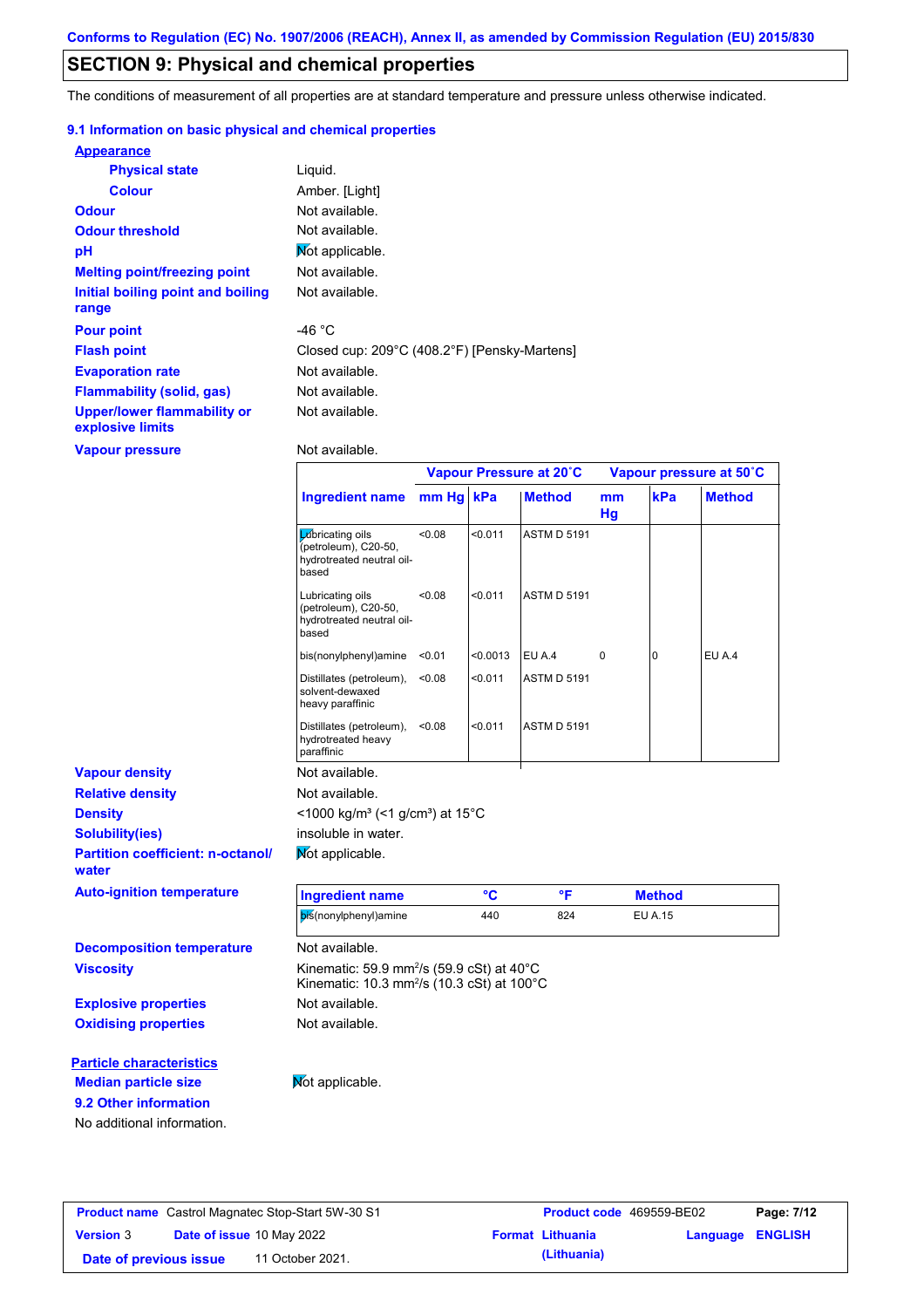| <b>SECTION 10: Stability and reactivity</b>     |                                                                                                                                                                         |  |  |  |  |
|-------------------------------------------------|-------------------------------------------------------------------------------------------------------------------------------------------------------------------------|--|--|--|--|
| <b>10.1 Reactivity</b>                          | No specific test data available for this product. Refer to Conditions to avoid and Incompatible<br>materials for additional information.                                |  |  |  |  |
| <b>10.2 Chemical stability</b>                  | The product is stable.                                                                                                                                                  |  |  |  |  |
| 10.3 Possibility of<br>hazardous reactions      | Under normal conditions of storage and use, hazardous reactions will not occur.<br>Under normal conditions of storage and use, hazardous polymerisation will not occur. |  |  |  |  |
| <b>10.4 Conditions to avoid</b>                 | Avoid all possible sources of ignition (spark or flame).                                                                                                                |  |  |  |  |
| <b>10.5 Incompatible materials</b>              | Reactive or incompatible with the following materials: oxidising materials.                                                                                             |  |  |  |  |
| <b>10.6 Hazardous</b><br>decomposition products | Under normal conditions of storage and use, hazardous decomposition products should not be<br>produced.                                                                 |  |  |  |  |

## **SECTION 11: Toxicological information**

### **11.1 Information on toxicological effects**

| <b>Acute toxicity estimates</b> |
|---------------------------------|
|                                 |

| <b>Product/ingredient name</b>                                                             |                                                                                                                                                                                                                                                                                                                                                                                                                 | Oral (mg/<br>kg) | <b>Dermal</b><br>(mg/kg) | <b>Inhalation</b><br>(gases)<br>(ppm) | <b>Inhalation</b><br>(vapours)<br>(mg/l) | <b>Inhalation</b><br>(dusts)<br>and mists)<br>(mg/l) |  |
|--------------------------------------------------------------------------------------------|-----------------------------------------------------------------------------------------------------------------------------------------------------------------------------------------------------------------------------------------------------------------------------------------------------------------------------------------------------------------------------------------------------------------|------------------|--------------------------|---------------------------------------|------------------------------------------|------------------------------------------------------|--|
| Zong chain alkyl phenol                                                                    |                                                                                                                                                                                                                                                                                                                                                                                                                 | 2500             | N/A                      | N/A                                   | N/A                                      | N/A                                                  |  |
| <b>Information on likely</b><br>routes of exposure                                         | Routes of entry anticipated: Dermal, Inhalation.                                                                                                                                                                                                                                                                                                                                                                |                  |                          |                                       |                                          |                                                      |  |
| <b>Potential acute health effects</b>                                                      |                                                                                                                                                                                                                                                                                                                                                                                                                 |                  |                          |                                       |                                          |                                                      |  |
| <b>Inhalation</b>                                                                          | Exposure to decomposition products may cause a health hazard. Serious effects may be<br>delayed following exposure.                                                                                                                                                                                                                                                                                             |                  |                          |                                       |                                          |                                                      |  |
| <b>Ingestion</b>                                                                           | No known significant effects or critical hazards.                                                                                                                                                                                                                                                                                                                                                               |                  |                          |                                       |                                          |                                                      |  |
| <b>Skin contact</b>                                                                        | Defatting to the skin. May cause skin dryness and irritation.                                                                                                                                                                                                                                                                                                                                                   |                  |                          |                                       |                                          |                                                      |  |
| <b>Eye contact</b>                                                                         | No known significant effects or critical hazards.                                                                                                                                                                                                                                                                                                                                                               |                  |                          |                                       |                                          |                                                      |  |
| <b>Symptoms related to the physical, chemical and toxicological characteristics</b>        |                                                                                                                                                                                                                                                                                                                                                                                                                 |                  |                          |                                       |                                          |                                                      |  |
| <b>Inhalation</b>                                                                          | No specific data.                                                                                                                                                                                                                                                                                                                                                                                               |                  |                          |                                       |                                          |                                                      |  |
| <b>Ingestion</b>                                                                           | No specific data.                                                                                                                                                                                                                                                                                                                                                                                               |                  |                          |                                       |                                          |                                                      |  |
| <b>Skin contact</b>                                                                        | Adverse symptoms may include the following:<br>irritation<br>dryness<br>cracking                                                                                                                                                                                                                                                                                                                                |                  |                          |                                       |                                          |                                                      |  |
| <b>Eye contact</b>                                                                         | No specific data.                                                                                                                                                                                                                                                                                                                                                                                               |                  |                          |                                       |                                          |                                                      |  |
| Delayed and immediate effects as well as chronic effects from short and long-term exposure |                                                                                                                                                                                                                                                                                                                                                                                                                 |                  |                          |                                       |                                          |                                                      |  |
| <b>Inhalation</b>                                                                          | Overexposure to the inhalation of airborne droplets or aerosols may cause irritation of the<br>respiratory tract.                                                                                                                                                                                                                                                                                               |                  |                          |                                       |                                          |                                                      |  |
| <b>Ingestion</b>                                                                           | Ingestion of large quantities may cause nausea and diarrhoea.                                                                                                                                                                                                                                                                                                                                                   |                  |                          |                                       |                                          |                                                      |  |
| <b>Skin contact</b>                                                                        | Prolonged or repeated contact can defat the skin and lead to irritation and/or dermatitis.                                                                                                                                                                                                                                                                                                                      |                  |                          |                                       |                                          |                                                      |  |
| <b>Eye contact</b>                                                                         | Potential risk of transient stinging or redness if accidental eye contact occurs.                                                                                                                                                                                                                                                                                                                               |                  |                          |                                       |                                          |                                                      |  |
| <b>Potential chronic health effects</b>                                                    |                                                                                                                                                                                                                                                                                                                                                                                                                 |                  |                          |                                       |                                          |                                                      |  |
| General                                                                                    | <b>USED ENGINE OILS</b><br>Combustion products resulting from the operation of internal combustion engines contaminate<br>engine oils during use. Used engine oil may contain hazardous components which have the<br>potential to cause skin cancer. Frequent or prolonged contact with all types and makes of used<br>engine oil must therefore be avoided and a high standard of personal hygiene maintained. |                  |                          |                                       |                                          |                                                      |  |
| <b>Carcinogenicity</b>                                                                     | No known significant effects or critical hazards.                                                                                                                                                                                                                                                                                                                                                               |                  |                          |                                       |                                          |                                                      |  |
| <b>Mutagenicity</b>                                                                        | No known significant effects or critical hazards.                                                                                                                                                                                                                                                                                                                                                               |                  |                          |                                       |                                          |                                                      |  |
| <b>Developmental effects</b>                                                               | No known significant effects or critical hazards.                                                                                                                                                                                                                                                                                                                                                               |                  |                          |                                       |                                          |                                                      |  |
| <b>Fertility effects</b>                                                                   | No known significant effects or critical hazards.                                                                                                                                                                                                                                                                                                                                                               |                  |                          |                                       |                                          |                                                      |  |

| <b>Product name</b> Castrol Magnatec Stop-Start 5W-30 S1 |  |                                  | <b>Product code</b> 469559-BE02 |                         | Page: 8/12              |  |
|----------------------------------------------------------|--|----------------------------------|---------------------------------|-------------------------|-------------------------|--|
| <b>Version 3</b>                                         |  | <b>Date of issue 10 May 2022</b> |                                 | <b>Format Lithuania</b> | <b>Language ENGLISH</b> |  |
| Date of previous issue                                   |  | 11 October 2021.                 |                                 | (Lithuania)             |                         |  |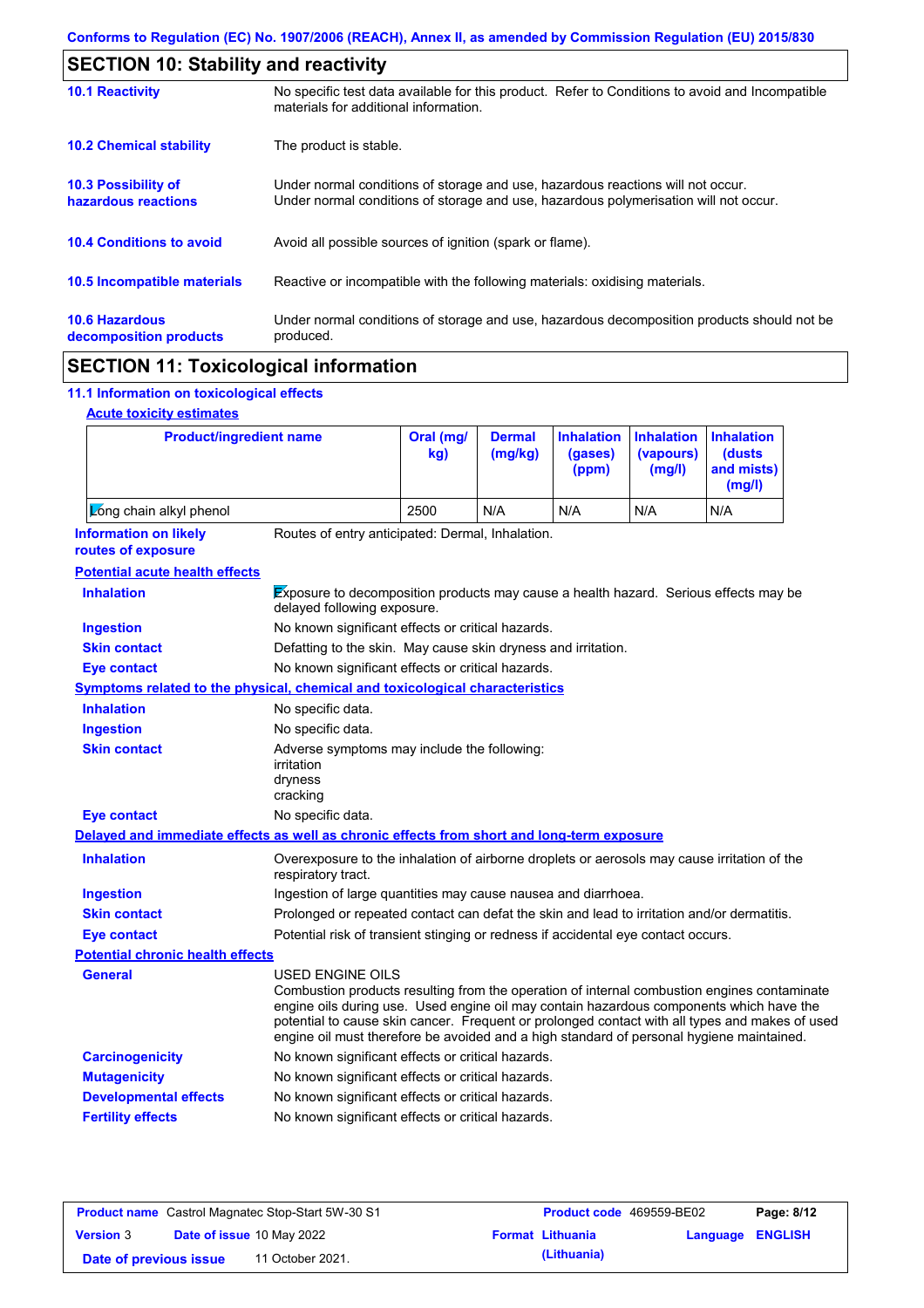### **SECTION 12: Ecological information**

### **12.1 Toxicity**

**Environmental hazards** Not classified as dangerous

#### **12.2 Persistence and degradability**

Expected to be biodegradable.

#### **12.3 Bioaccumulative potential**

This product is not expected to bioaccumulate through food chains in the environment.

| <b>12.4 Mobility in soil</b>                                  |                                                                      |
|---------------------------------------------------------------|----------------------------------------------------------------------|
| <b>Soil/water partition</b><br>coefficient (K <sub>oc</sub> ) | Not available.                                                       |
| <b>Mobility</b>                                               | Spillages may penetrate the soil causing ground water contamination. |

### **12.5 Results of PBT and vPvB assessment**

Product does not meet the criteria for PBT or vPvB according to Regulation (EC) No. 1907/2006, Annex XIII.

### **12.6 Other adverse effects**

| <b>Other ecological information</b> | Spills may form a film on water surfaces causing physical damage to organisms. Oxygen |
|-------------------------------------|---------------------------------------------------------------------------------------|
|                                     | transfer could also be impaired.                                                      |

### **SECTION 13: Disposal considerations**

### **13.1 Waste treatment methods**

### **Product**

**Methods of disposal**

Where possible, arrange for product to be recycled. Dispose of via an authorised person/ licensed waste disposal contractor in accordance with local regulations.

### **Hazardous waste** Yes.

#### **European waste catalogue (EWC)**

| Waste code | <b>Waste designation</b>                                        |
|------------|-----------------------------------------------------------------|
| 13 02 05*  | mineral-based non-chlorinated engine, gear and lubricating oils |

However, deviation from the intended use and/or the presence of any potential contaminants may require an alternative waste disposal code to be assigned by the end user.

#### **Packaging**

| <b>Methods of disposal</b> | Where possible, arrange for product to be recycled. Dispose of via an authorised person/<br>licensed waste disposal contractor in accordance with local regulations.                                                                    |
|----------------------------|-----------------------------------------------------------------------------------------------------------------------------------------------------------------------------------------------------------------------------------------|
| <b>Special precautions</b> | This material and its container must be disposed of in a safe way. Empty containers or liners<br>may retain some product residues. Avoid dispersal of spilt material and runoff and contact with<br>soil, waterways, drains and sewers. |
| <b>References</b>          | Commission 2014/955/EU<br>Directive 2008/98/EC                                                                                                                                                                                          |

## **SECTION 14: Transport information**

|                                           | <b>ADR/RID</b>                                           | <b>ADN</b>     | <b>IMDG</b>              | <b>IATA</b>                       |
|-------------------------------------------|----------------------------------------------------------|----------------|--------------------------|-----------------------------------|
| 14.1 UN number                            | Not regulated.                                           | Not regulated. | Not regulated.           | Not regulated.                    |
| 14.2 UN proper<br>shipping name           |                                                          |                |                          |                                   |
| <b>14.3 Transport</b><br>hazard class(es) |                                                          |                |                          |                                   |
| 14.4 Packing<br>group                     |                                                          |                |                          |                                   |
| 14.5<br><b>Environmental</b><br>hazards   | lNo.                                                     | No.            | No.                      | No.                               |
|                                           | <b>Product name</b> Castrol Magnatec Stop-Start 5W-30 S1 |                | Product code 469559-BE02 | Page: 9/12                        |
| <b>Version 3</b>                          | Date of issue 10 May 2022                                |                | <b>Format Lithuania</b>  | <b>ENGLISH</b><br><b>Language</b> |
| Date of previous issue                    | 11 October 2021.                                         |                | (Lithuania)              |                                   |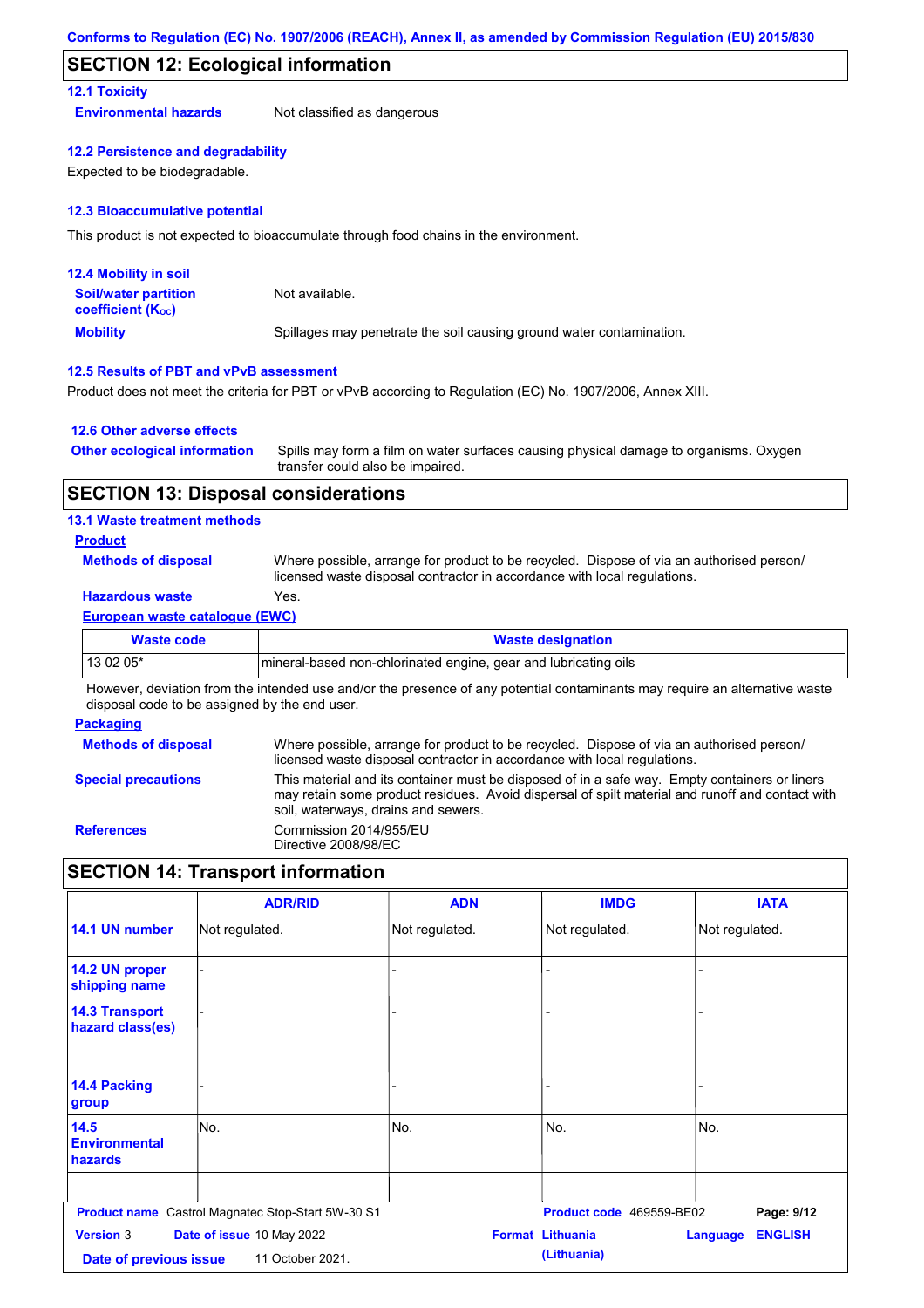| Conforms to Regulation (EC) No. 1907/2006 (REACH), Annex II, as amended by Commission Regulation (EU) 2015/830                  |                                        |                                                                                              |                                                                                            |
|---------------------------------------------------------------------------------------------------------------------------------|----------------------------------------|----------------------------------------------------------------------------------------------|--------------------------------------------------------------------------------------------|
| <b>SECTION 14: Transport information</b>                                                                                        |                                        |                                                                                              |                                                                                            |
| <b>Additional</b><br><b>information</b>                                                                                         |                                        |                                                                                              |                                                                                            |
|                                                                                                                                 |                                        |                                                                                              |                                                                                            |
| <b>14.6 Special precautions for</b><br>user                                                                                     | Not available.                         |                                                                                              |                                                                                            |
| <b>14.7 Transport in bulk</b><br>according to IMO<br><b>instruments</b>                                                         | Not available.                         |                                                                                              |                                                                                            |
| <b>SECTION 15: Regulatory information</b>                                                                                       |                                        |                                                                                              |                                                                                            |
| 15.1 Safety, health and environmental regulations/legislation specific for the substance or mixture                             |                                        |                                                                                              |                                                                                            |
| EU Regulation (EC) No. 1907/2006 (REACH)                                                                                        |                                        |                                                                                              |                                                                                            |
| <b>Annex XIV - List of substances subject to authorisation</b>                                                                  |                                        |                                                                                              |                                                                                            |
| <b>Annex XIV</b>                                                                                                                |                                        |                                                                                              |                                                                                            |
| None of the components are listed.                                                                                              |                                        |                                                                                              |                                                                                            |
| <b>Substances of very high concern</b>                                                                                          |                                        |                                                                                              |                                                                                            |
| None of the components are listed.                                                                                              |                                        |                                                                                              |                                                                                            |
| EU Regulation (EC) No. 1907/2006 (REACH)                                                                                        |                                        |                                                                                              |                                                                                            |
| <b>Annex XVII - Restrictions</b><br>on the manufacture.<br>placing on the market<br>and use of certain<br>dangerous substances, | Not applicable.                        |                                                                                              |                                                                                            |
| mixtures and articles                                                                                                           |                                        |                                                                                              |                                                                                            |
| <b>Other regulations</b>                                                                                                        |                                        |                                                                                              |                                                                                            |
| <b>REACH Status</b>                                                                                                             | current requirements of REACH.         | The company, as identified in Section 1, sells this product in the EU in compliance with the |                                                                                            |
| <b>United States inventory</b><br>(TSCA 8b)                                                                                     |                                        | All components are active or exempted.                                                       |                                                                                            |
| <b>Australia inventory (AIIC)</b>                                                                                               | All components are listed or exempted. |                                                                                              |                                                                                            |
| <b>Canada inventory</b>                                                                                                         | All components are listed or exempted. |                                                                                              |                                                                                            |
| <b>China inventory (IECSC)</b>                                                                                                  | All components are listed or exempted. |                                                                                              |                                                                                            |
| <b>Japan inventory (CSCL)</b>                                                                                                   | All components are listed or exempted. |                                                                                              |                                                                                            |
| <b>Korea inventory (KECI)</b>                                                                                                   | All components are listed or exempted. |                                                                                              |                                                                                            |
| <b>Philippines inventory</b><br>(PICCS)                                                                                         | At least one component is not listed.  |                                                                                              |                                                                                            |
| <b>Taiwan Chemical</b><br><b>Substances Inventory</b><br>(TCSI)                                                                 | All components are listed or exempted. |                                                                                              |                                                                                            |
| Ozone depleting substances (1005/2009/EU)                                                                                       |                                        |                                                                                              |                                                                                            |
| Not listed.                                                                                                                     |                                        |                                                                                              |                                                                                            |
| Prior Informed Consent (PIC) (649/2012/EU)                                                                                      |                                        |                                                                                              |                                                                                            |
| Not listed.                                                                                                                     |                                        |                                                                                              |                                                                                            |
| <b>Persistent Organic Pollutants</b><br>Not listed.                                                                             |                                        |                                                                                              |                                                                                            |
| <b>EU - Water framework directive - Priority substances</b>                                                                     |                                        |                                                                                              |                                                                                            |
| None of the components are listed.                                                                                              |                                        |                                                                                              |                                                                                            |
| <b>Seveso Directive</b>                                                                                                         |                                        |                                                                                              |                                                                                            |
| This product is not controlled under the Seveso Directive.                                                                      |                                        |                                                                                              |                                                                                            |
|                                                                                                                                 |                                        |                                                                                              |                                                                                            |
|                                                                                                                                 |                                        |                                                                                              |                                                                                            |
| <b>15.2 Chemical safety</b><br>assessment                                                                                       |                                        | this mixture. A Chemical Safety Assessment has not been carried out for the mixture itself.  | A Chemical Safety Assessment has been carried out for one or more of the substances within |

| <b>Product name</b> Castrol Magnatec Stop-Start 5W-30 S1 |  |                                  | Product code 469559-BE02 | Page: 10/12             |                  |  |
|----------------------------------------------------------|--|----------------------------------|--------------------------|-------------------------|------------------|--|
| <b>Version 3</b>                                         |  | <b>Date of issue 10 May 2022</b> |                          | <b>Format Lithuania</b> | Language ENGLISH |  |
| Date of previous issue                                   |  | 11 October 2021.                 |                          | (Lithuania)             |                  |  |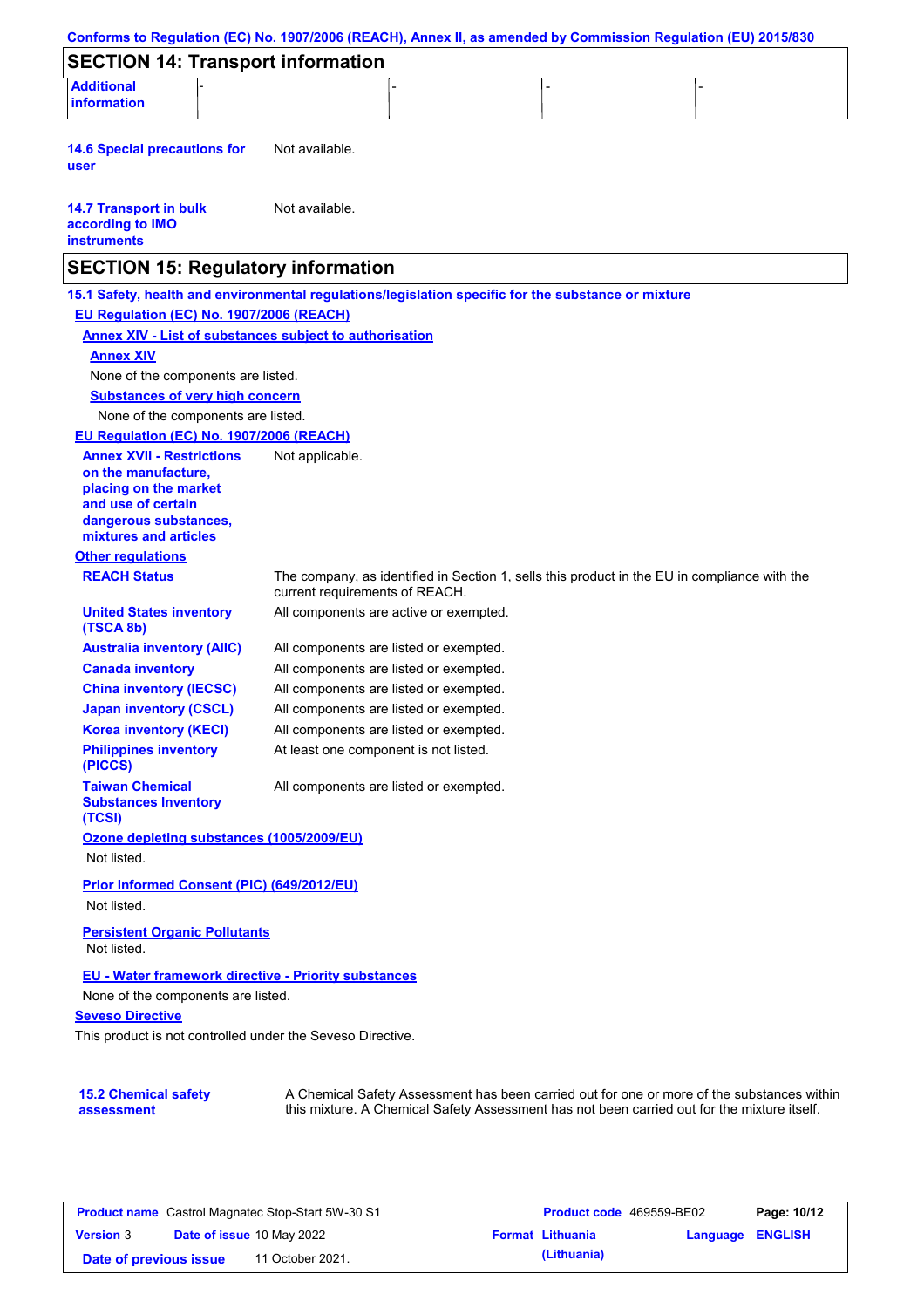# **SECTION 16: Other information**

| <b>Abbreviations and acronyms</b> | ADN = European Provisions concerning the International Carriage of Dangerous Goods by<br>Inland Waterway                                               |
|-----------------------------------|--------------------------------------------------------------------------------------------------------------------------------------------------------|
|                                   | ADR = The European Agreement concerning the International Carriage of Dangerous Goods by                                                               |
|                                   | Road                                                                                                                                                   |
|                                   | ATE = Acute Toxicity Estimate                                                                                                                          |
|                                   | BCF = Bioconcentration Factor                                                                                                                          |
|                                   | CAS = Chemical Abstracts Service                                                                                                                       |
|                                   | CLP = Classification, Labelling and Packaging Regulation [Regulation (EC) No. 1272/2008]                                                               |
|                                   | CSA = Chemical Safety Assessment                                                                                                                       |
|                                   | CSR = Chemical Safety Report                                                                                                                           |
|                                   | DMEL = Derived Minimal Effect Level                                                                                                                    |
|                                   | DNEL = Derived No Effect Level                                                                                                                         |
|                                   | EINECS = European Inventory of Existing Commercial chemical Substances                                                                                 |
|                                   | ES = Exposure Scenario                                                                                                                                 |
|                                   | EUH statement = CLP-specific Hazard statement                                                                                                          |
|                                   | EWC = European Waste Catalogue                                                                                                                         |
|                                   | GHS = Globally Harmonized System of Classification and Labelling of Chemicals                                                                          |
|                                   | IATA = International Air Transport Association                                                                                                         |
|                                   | IBC = Intermediate Bulk Container                                                                                                                      |
|                                   | IMDG = International Maritime Dangerous Goods                                                                                                          |
|                                   | LogPow = logarithm of the octanol/water partition coefficient<br>MARPOL = International Convention for the Prevention of Pollution From Ships, 1973 as |
|                                   | modified by the Protocol of 1978. ("Marpol" = marine pollution)                                                                                        |
|                                   | OECD = Organisation for Economic Co-operation and Development                                                                                          |
|                                   | PBT = Persistent, Bioaccumulative and Toxic                                                                                                            |
|                                   | <b>PNEC</b> = Predicted No Effect Concentration                                                                                                        |
|                                   | REACH = Registration, Evaluation, Authorisation and Restriction of Chemicals Regulation                                                                |
|                                   | [Regulation (EC) No. 1907/2006]                                                                                                                        |
|                                   | RID = The Regulations concerning the International Carriage of Dangerous Goods by Rail                                                                 |
|                                   | RRN = REACH Registration Number                                                                                                                        |
|                                   | SADT = Self-Accelerating Decomposition Temperature                                                                                                     |
|                                   | SVHC = Substances of Very High Concern                                                                                                                 |
|                                   | STOT-RE = Specific Target Organ Toxicity - Repeated Exposure                                                                                           |
|                                   | STOT-SE = Specific Target Organ Toxicity - Single Exposure                                                                                             |
|                                   | $TWA = Time weighted average$                                                                                                                          |
|                                   | $UN = United Nations$                                                                                                                                  |
|                                   | UVCB = Complex hydrocarbon substance                                                                                                                   |
|                                   | VOC = Volatile Organic Compound                                                                                                                        |
|                                   | vPvB = Very Persistent and Very Bioaccumulative                                                                                                        |
|                                   | Varies = may contain one or more of the following 64741-88-4 / RRN 01-2119488706-23,                                                                   |
|                                   | 64741-89-5 / RRN 01-2119487067-30, 64741-95-3 / RRN 01-2119487081-40, 64741-96-4/ RRN                                                                  |
|                                   | 01-2119483621-38, 64742-01-4 / RRN 01-2119488707-21, 64742-44-5 / RRN                                                                                  |
|                                   | 01-2119985177-24, 64742-45-6, 64742-52-5 / RRN 01-2119467170-45, 64742-53-6 / RRN                                                                      |
|                                   | 01-2119480375-34, 64742-54-7 / RRN 01-2119484627-25, 64742-55-8 / RRN                                                                                  |
|                                   | 01-2119487077-29, 64742-56-9 / RRN 01-2119480132-48, 64742-57-0 / RRN                                                                                  |
|                                   | 01-2119489287-22, 64742-58-1, 64742-62-7 / RRN 01-2119480472-38, 64742-63-8,                                                                           |
|                                   | 64742-65-0 / RRN 01-2119471299-27, 64742-70-7 / RRN 01-2119487080-42, 72623-85-9 /                                                                     |
|                                   | RRN 01-2119555262-43, 72623-86-0 / RRN 01-2119474878-16, 72623-87-1 / RRN                                                                              |
|                                   | 01-2119474889-13                                                                                                                                       |

**Procedure used to derive the classification according to Regulation (EC) No. 1272/2008 [CLP/GHS]**

| <b>Classification</b>                                                           |                                             | <b>Justification</b>                                                                                                                                           |
|---------------------------------------------------------------------------------|---------------------------------------------|----------------------------------------------------------------------------------------------------------------------------------------------------------------|
| Not classified.                                                                 |                                             |                                                                                                                                                                |
| <b>Full text of abbreviated H</b><br><b>statements</b>                          | H304<br>H317<br>H373                        | May be fatal if swallowed and enters airways.<br>May cause an allergic skin reaction.<br>May cause damage to organs through prolonged or repeated<br>exposure. |
| <b>Full text of classifications</b><br><b>[CLP/GHS]</b>                         | $Asp.$ Tox. 1<br>Skin Sens, 1B<br>STOT RE 2 | <b>ASPIRATION HAZARD - Category 1</b><br>SKIN SENSITISATION - Category 1B<br>SPECIFIC TARGET ORGAN TOXICITY - REPEATED<br><b>EXPOSURE - Category 2</b>         |
| <b>History</b>                                                                  |                                             |                                                                                                                                                                |
| Date of issue/Date of<br>revision                                               | 10/05/2022.                                 |                                                                                                                                                                |
| Date of previous issue                                                          | 11/10/2021.                                 |                                                                                                                                                                |
| <b>Prepared by</b>                                                              | <b>Product Stewardship</b>                  |                                                                                                                                                                |
| $\nabla$ Indicates information that has changed from previously issued version. |                                             |                                                                                                                                                                |
| .                                                                               |                                             |                                                                                                                                                                |

#### **Notice to reader**

| <b>Product name</b> Castrol Magnatec Stop-Start 5W-30 S1 |  |                                  | <b>Product code</b> 469559-BE02 |                         | Page: 11/12             |  |
|----------------------------------------------------------|--|----------------------------------|---------------------------------|-------------------------|-------------------------|--|
| <b>Version 3</b>                                         |  | <b>Date of issue 10 May 2022</b> |                                 | <b>Format Lithuania</b> | <b>Language ENGLISH</b> |  |
| Date of previous issue                                   |  | 11 October 2021.                 |                                 | (Lithuania)             |                         |  |